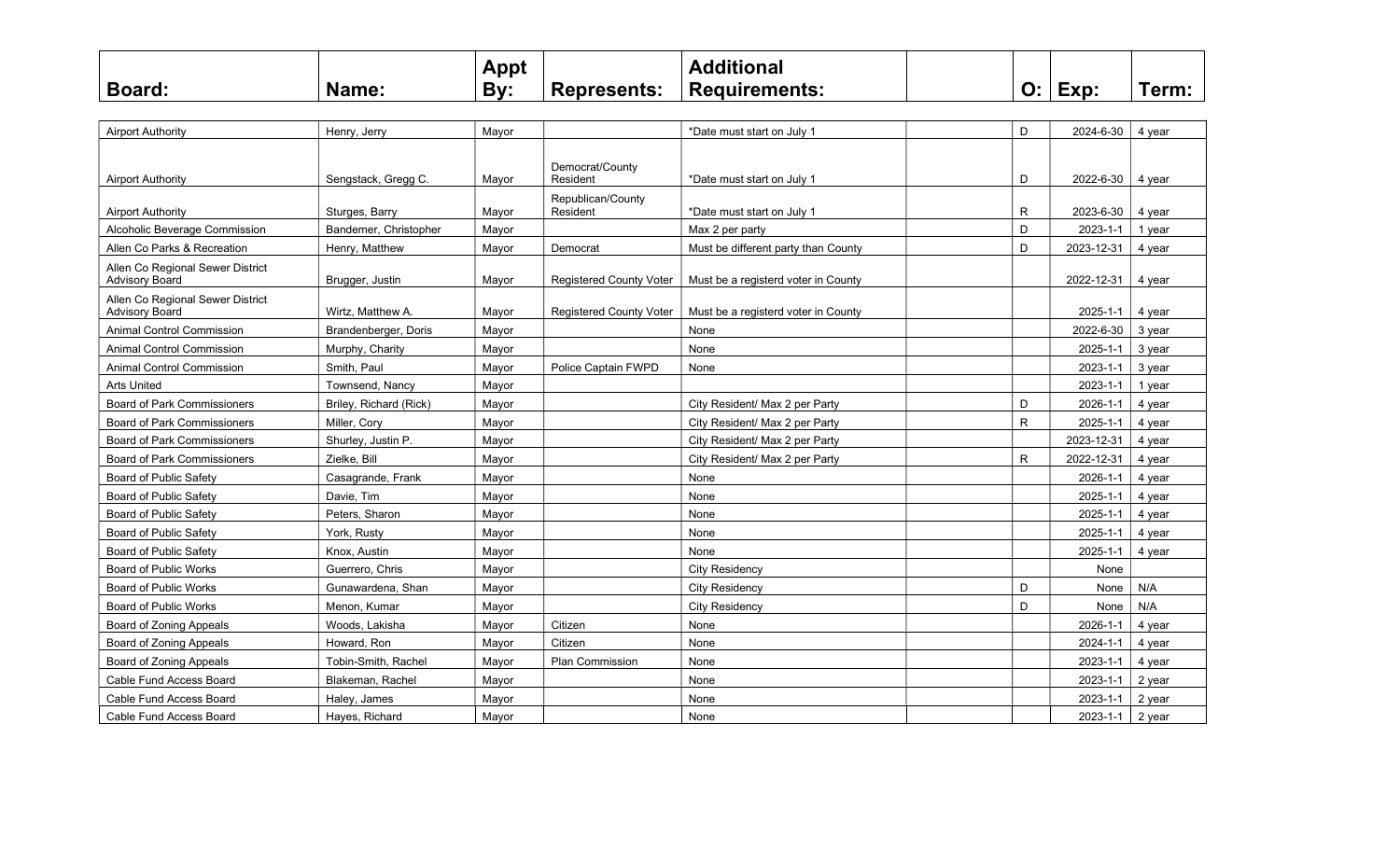|                                         |                       | <b>Appt</b>                          |                    | <b>Additional</b>                                            |   |                        |           |
|-----------------------------------------|-----------------------|--------------------------------------|--------------------|--------------------------------------------------------------|---|------------------------|-----------|
| <b>Board:</b>                           | Name:                 | By:                                  | <b>Represents:</b> | <b>Requirements:</b>                                         |   | $O:$ Exp:              | Term:     |
|                                         |                       |                                      |                    |                                                              |   |                        |           |
| Capital Improvement Board               | Maxwell, Brendon      | Mayor                                |                    | County Residence/ Min 1 yr and 2 per<br>party, stagger terms |   | $2024 - 1 - 15$ 2 year |           |
| Capital Improvement Board               | Parikh, Yogesh        | Mayor                                |                    | County Residence/ Min 1 yr and 2 per<br>party, stagger terms | D | 2023-1-15              | $ 2$ year |
| Capital Improvement Board               | Walters, Bob          | Mayor                                |                    | County Residence/ Min 1 yr and 2 per<br>party, stagger terms | R | 2023-1-15              | 2 year    |
| City of Fort Wayne Legacy Fund          | Chasey, Patrick       | Mayor                                |                    | None, Usually from financial/stock<br>background             |   | None                   |           |
| City of Fort Wayne Legacy Fund          | Phillips, Rick        | Mayor                                |                    | None, Usually from financial/stock<br>background             |   | None                   |           |
| City of Fort Wayne Legacy Fund          | Walters, Robert (Bob) | Mayor                                |                    | None, Usually from financial/stock<br>background             |   | None                   |           |
| <b>Community Corrections</b>            | Smith, PJ             | Mayor                                |                    |                                                              |   | Proxy                  |           |
| <b>Convention &amp; Visitors Bureau</b> | Perlich, John         | Mayor                                |                    | None                                                         |   | 2024-1-1               | 2 year    |
| Domestic Violence                       | Reese, Donlary        | Mayor                                | Community at Large |                                                              |   | 2023-1-1               | 1 year    |
| Domestic Violence                       |                       | Mayor                                | Community at Large |                                                              |   | 2022-1-1               | 1 year    |
| Domestic Violence                       | Lahey, Eric           | Mayor                                |                    |                                                              |   | 2023-1-1               | 2 year    |
| Domestic Violence                       | Gonzalez, Amanda      | Mayor                                | Community at Large |                                                              |   | 2023-1-1               | 1 year    |
| Domestic Violence                       | Moss, Joyce           | Mayor                                | Community at Large |                                                              |   | 2023-1-1               | 1 year    |
| Domestic Violence                       | Phillips, Toya        | Mayor                                | Community at Large |                                                              |   | 2023-1-1               | 1 year    |
| Domestic Violence                       | Nabonzy, Chelsea      | Mayor                                | Community at Large |                                                              |   | 2023-1-1               | 1 year    |
| <b>Domestic Violence</b>                | Crozier, Jessica      | Director of<br>Victims<br>Assistance |                    |                                                              |   | 2024-1-1               | 2 year    |
| Domestic Violence                       |                       | <b>NAACP</b>                         |                    |                                                              |   | 2022-1-1               | 2 year    |
| Domestic Violence                       | Hunter, Kevin         | <b>FWPD</b>                          |                    |                                                              |   | 2024-1-1               | 2 year    |
| Domestic Violence                       | Sell, Brian           | <b>AC Sheriff</b><br>Dept.           |                    |                                                              |   | 2024-1-1               | 2 year    |
| Domestic Violence                       | Helge, Tesa           | <b>AC</b><br>Prosecutor              |                    |                                                              |   | 2024-1-1               | 2 year    |
| Domestic Violence                       | Jones, Kourtney       | Center for<br>Non-<br>Violence       |                    |                                                              |   | 2023-1-1               | 1 year    |
|                                         |                       | Social<br>Service<br>Organizati      |                    |                                                              |   |                        |           |
| Domestic Violence                       | Connolly, Ewelina     | on                                   |                    |                                                              |   | 2023-1-1               | 1 year    |
| Domestic Violence                       | Quintana, Sara        | <b>MHRC</b>                          |                    |                                                              |   | 2024-1-1               | 2 year    |
| Domestic Violence                       | Rohlf, Jennifer       | <b>YWCA</b><br>Women's<br>Shelter    |                    |                                                              |   | 2023-1-1 1 year        |           |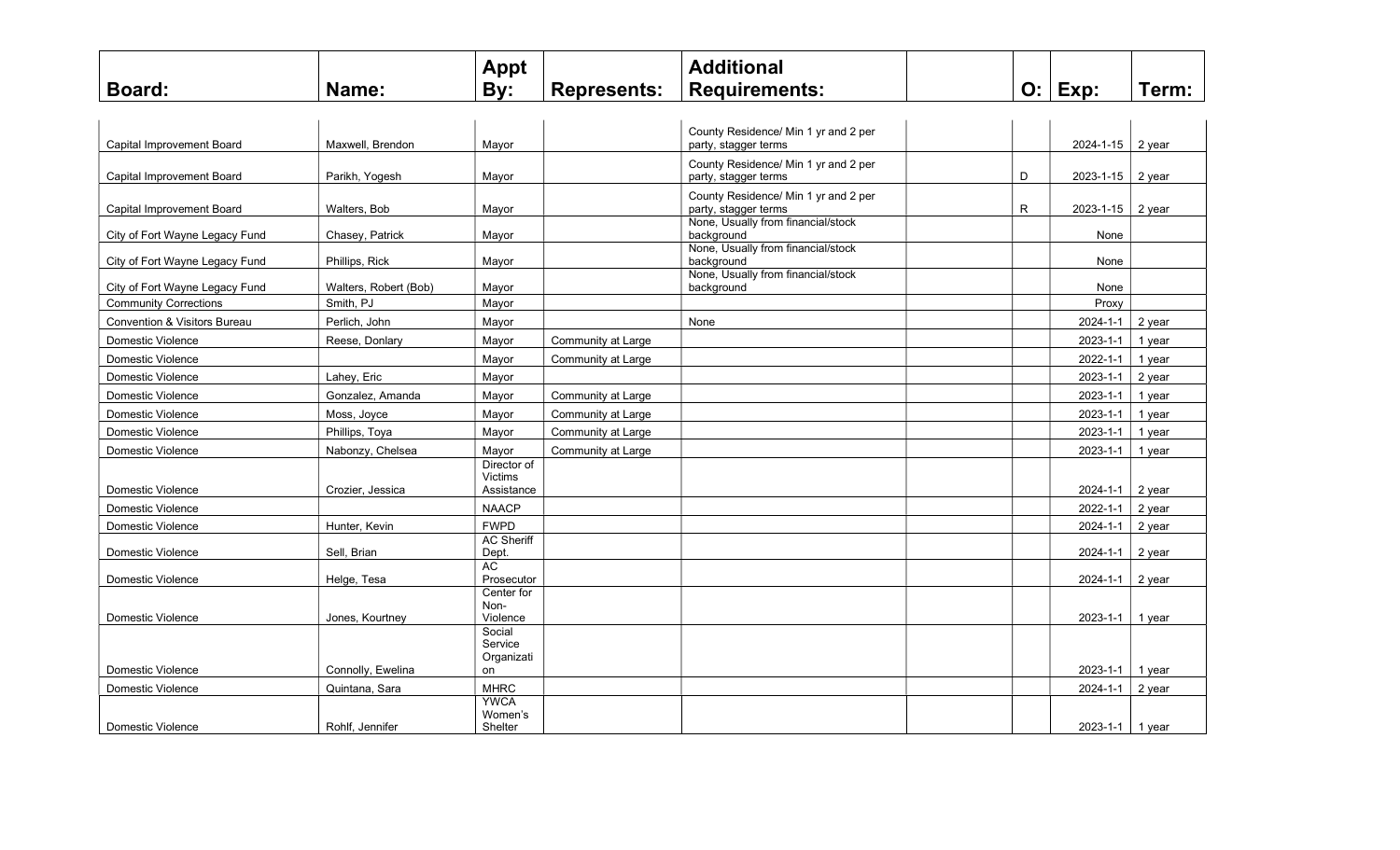|               |             | Appt |                    | <b>Additional</b>    |                      |      |      |
|---------------|-------------|------|--------------------|----------------------|----------------------|------|------|
| <b>Board:</b> | <b>Name</b> | By:  | <b>Represents:</b> | <b>Requirements:</b> | $\ddot{\phantom{0}}$ | Exp: | ⊺erm |

|                                                               |                            | Dept. of<br>Protective |                                   |                                   |              |                |        |
|---------------------------------------------------------------|----------------------------|------------------------|-----------------------------------|-----------------------------------|--------------|----------------|--------|
| Domestic Violence                                             | Ehresman, Kavla            | Services               |                                   |                                   |              | $2023 - 1 - 1$ | 1 vear |
| Domestic Violence                                             |                            | League                 |                                   |                                   |              |                | 1 year |
|                                                               |                            | Member of              |                                   |                                   |              |                |        |
| Domestic Violence                                             | Epling, Rev. Dr. Anne Bain | Religious<br>community |                                   |                                   |              | $2023 - 1 - 1$ | 1 year |
| Domestic Violence                                             |                            | Health                 |                                   |                                   |              |                | 1 year |
| Downtown Improvement District Board                           | Robinson, Andrea           | Mayor                  |                                   | Mayor's Staff                     |              |                |        |
| <b>Economic Development Commission</b>                        | Graves, Matthew            | Mayor                  |                                   |                                   |              | 2024-1-31      | 4 year |
| <b>Economic Development Commission</b>                        | Prosser, Kent              | Mayor                  |                                   |                                   |              | 2025-1-1       | 4 year |
| <b>Economic Development Commission</b>                        | Naltner, Scott             | Mayor                  |                                   |                                   |              | 2025-1-1       | 4 year |
| <b>Ethics Board</b>                                           | Manges, Tim                | Mayor                  |                                   |                                   |              | None           |        |
| <b>Ethics Board</b>                                           | Mitson, Ozzie              | Mayor                  |                                   |                                   |              | None           |        |
| <b>Ethics Board</b>                                           | York, Rusty                | Mayor                  |                                   |                                   |              | None           |        |
| Fort Wayne Housing Authority                                  | Black. Sandra              | Mayor                  | Democrat                          | City Residency/Max of 4 per party |              | 2025-1-1       | 4 year |
| Fort Wayne Housing Authority                                  | Harris, Donna              | Mayor                  | Republican                        | City Residency/Max of 4 per party | R            | 2022-6-30      | 4 year |
| Fort Wayne Housing Authority                                  | Smith, Wil                 | Mayor                  | Democrat                          | City Residency/Max of 4 per party |              | 2026-1-1       | 4 year |
| Fort Wayne Housing Authority                                  | Williams-Robbins, D. Faye  | Mayor                  | Democrat                          | City Residency/Max of 4 per party |              | 2026-1-1       | 4 year |
| Fort Wayne Housing Authority                                  | Jim Morlan                 | Mayor                  | Republican                        | City Residency/Max of 4 per party | $\mathsf{R}$ | 2024-1-1       | 4 year |
| Fort Wayne Housing Authority                                  | McKinley-Eldridge, DeLois  | Mayor                  | Democrat                          | City Residency/Max of 4 per party | D            | $2024 - 1 - 1$ | 4 year |
| Fort Wavne Housing Authority                                  | Payne, Christopher H. III  | Mayor                  | Republican                        | City Residency/Max of 4 per party | R.           | 2024-1-1       | 4 year |
| Fort Wayne Municipal Building Corp.                           | Brandt. John               | Mayor                  |                                   |                                   |              |                | 4 year |
| Fort Wayne Municipal Building Corp.                           | Coats, Nelson              | Mayor                  |                                   |                                   |              |                |        |
| Fort Wayne Municipal Building Corp.                           | McDaniel. Steve            | Mayor                  |                                   |                                   |              |                |        |
| Fort Wayne Fire Merit Board                                   | McAfee, Nancy              | Mayor                  |                                   |                                   |              | 2023-11-8      | 4 year |
| Fort Wayne Fire Merit Board                                   | Guin, Rachel               | Mayor                  |                                   |                                   |              | 2023-11-8      | 4 year |
| Fort Wayne/Allen County Disability<br><b>Advisory Council</b> | Chapulis, Rachel           | Mayor                  |                                   |                                   |              |                |        |
| Garage Condo Board                                            | Gillette, Steve            | Mayor                  | Condo Owner                       | Condo Owner                       |              | 2024-1-1       | 3 year |
| Garage Condo Board                                            | GiaQuinta, Phil            | Mayor                  | Condo Owner                       | Condo Owner                       |              | 2024-1-1       | 3 year |
| Garage Condo Board                                            | Morr, Garry                | Mayor                  | Condo Owner                       | Condo Owner                       |              | 2024-1-1       | 3 year |
| Governing. Board of the Joint Land Use<br>Dept.               | <b>Townsend, Nancy</b>     | Mayor                  | Community<br>Developmnet Director | CD Director/Plan Commission ???   |              | Position       |        |
| Government Channel Editorial Board                            | Perlich. John              | Mayor                  |                                   | None                              |              |                |        |
| <b>Historic Preservation Commission</b>                       | Bowers, Tyler              | Mayor                  |                                   |                                   |              | $2024 - 1 - 1$ | 3 year |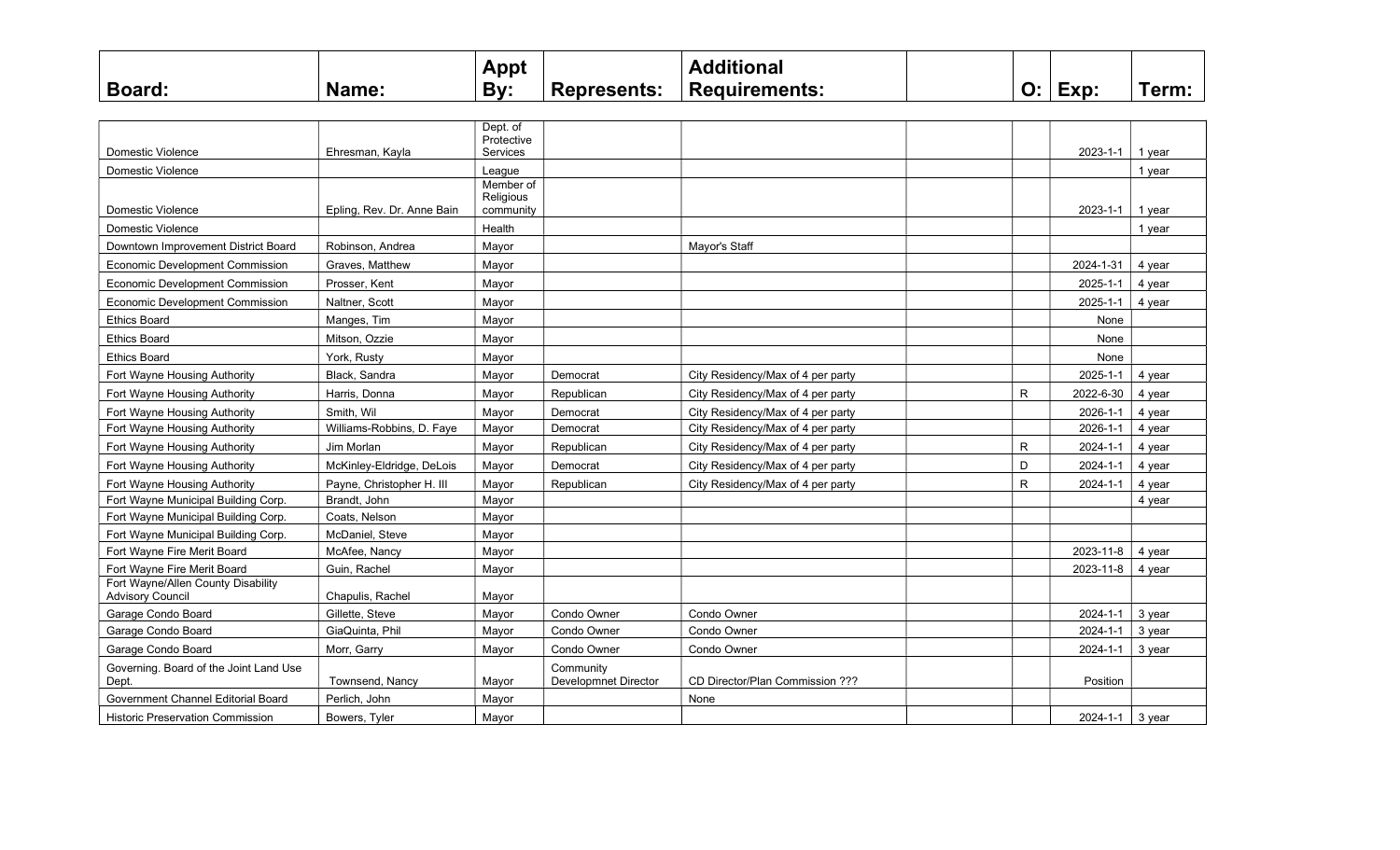|                                                |                        | Appt  |                           | <b>Additional</b>                                        |    |                |        |
|------------------------------------------------|------------------------|-------|---------------------------|----------------------------------------------------------|----|----------------|--------|
| Board:                                         | Name:                  | By:   | <b>Represents:</b>        | <b>Requirements:</b>                                     | O: | Exp:           | Term:  |
|                                                |                        |       |                           |                                                          |    |                |        |
|                                                |                        |       |                           | Can not be a City employee/see list for                  |    |                |        |
| <b>Historic Preservation Commission</b>        | Eagleson, Sam          | Mayor |                           | rep. require.                                            |    | 2024-1-1       | 3 year |
| Historic Preservation Commission               | Huddleson, Colleen     | Mayor |                           | Can not be a City employee/see list for<br>rep. require. |    | 2023-1-1       | 3 year |
| <b>Historic Preservation Commission</b>        | Lafever. Nathan        | Mayor |                           | Can not be a City employee/see list for<br>rep. require. |    | $2023 - 1 - 1$ | 3 vear |
| <b>Historic Preservation Commission</b>        | Ross, Ron              | Mayor |                           | Can not be a City employee/see list for<br>rep. require. |    | $2024 - 1 - 1$ | 3 year |
| Historic Preservation Commission               | Borton, Tony           | Mayor |                           | Can not be a City employee/see list for<br>rep. require. |    | 2025-1-1       | 3 year |
| <b>Historic Preservation Commission</b>        | Walker, Beth           | Mayor |                           | Can not be a City employee/see list for<br>rep. require. |    | $2025 - 1 - 1$ | 3 vear |
| <b>Hospital Authority</b>                      | Bandemer, Karl         | Mayor |                           | None                                                     |    | 2022-6-30      | 3 year |
| <b>Hospital Authority</b>                      | Belch, Charlie         | Mayor |                           | None                                                     |    | 2025-6-30      | 4 year |
| <b>Hospital Authority</b>                      | Akers, MaryClare       | Mayor |                           | None                                                     |    | 2024-6-13      | 4 year |
| <b>Hospital Authority</b>                      | Morgan, John           | Mayor |                           | None                                                     |    | 2025-6-30      | 4 year |
| <b>Hospital Authority</b>                      | Raiman, Dr. Paul       | Mayor |                           | None                                                     |    | 2022-6-30      | 3 year |
| Housing & Neighborhood Development<br>Services | Bandemer, Karl         | Mayor |                           |                                                          |    | Position       |        |
| Housing & Neighborhood Development<br>Services | Golden, Linda          | Mayor |                           |                                                          |    | 2023-6-30      | 3 year |
| Housing & Neighborhood Development<br>Services | Townsend, Nancy        | Mayor | CD & P Director           | CD & P Director                                          |    | Position       | 3 year |
| Housing & Neighborhood Development<br>Services | Land. Matt             | Mayor | Mayor/ designated rep     | Mayor/ designated rep                                    |    | Position       | 3 year |
| Housing & Neighborhood Development<br>Services | Lewis, Lyman           | Mayor | Neighborood/Communit<br>v | Neighborood/Community                                    |    | 2023-1-1       | 3 year |
| Housing & Neighborhood Development<br>Services | Lundberg, Kelly        | Mayor | CD&P                      | CD&P                                                     |    | Position       | 3 year |
| Housing & Neighborhood Development             |                        |       |                           |                                                          |    |                |        |
| Services                                       | Savage, Robert (Bob)   | Mayor | Real Estate/Housing       | Real Estate/Housing                                      |    | 2023-6-30      | 3 year |
| Housing & Neighborhood Development<br>Services | Smith. Tom             | Mayor |                           |                                                          |    | 2025-1-1       | 3 year |
| Housing & Neighborhood Development<br>Services | Vaughn, Jeff           | Mayor | Housing                   | Housing                                                  |    | 2022-6-30      | 3 year |
| Humane Education Advisory Council              | North, Carter Alan     | Mayor | <b>Student Member</b>     | See list for requirements                                |    | 2021-6-30      | 2 year |
| Humane Education Advisory Council              | Brooks, Stacey         | Mayor |                           | See list for requirements                                |    | 2023-6-30      | 2 year |
| Humane Education Advisory Council              | Chang, Elise           | Mayor |                           | See list for requirements                                |    | 2022-6-30      | 2 year |
| Humane Education Advisory Council              | Fair, Diana            | Mayor |                           | See list for requirements                                |    | 2022-6-30      | 2 year |
| Humane Education Advisory Council              | Winfree, Claire        | Mayor |                           | See list for requirements                                |    | 2022-6-30      | 2 year |
| Humane Education Advisory Council              | Lueckenhoff, Stephanie | Mayor |                           | See list for requirements                                |    | 2023-6-30      | 2 year |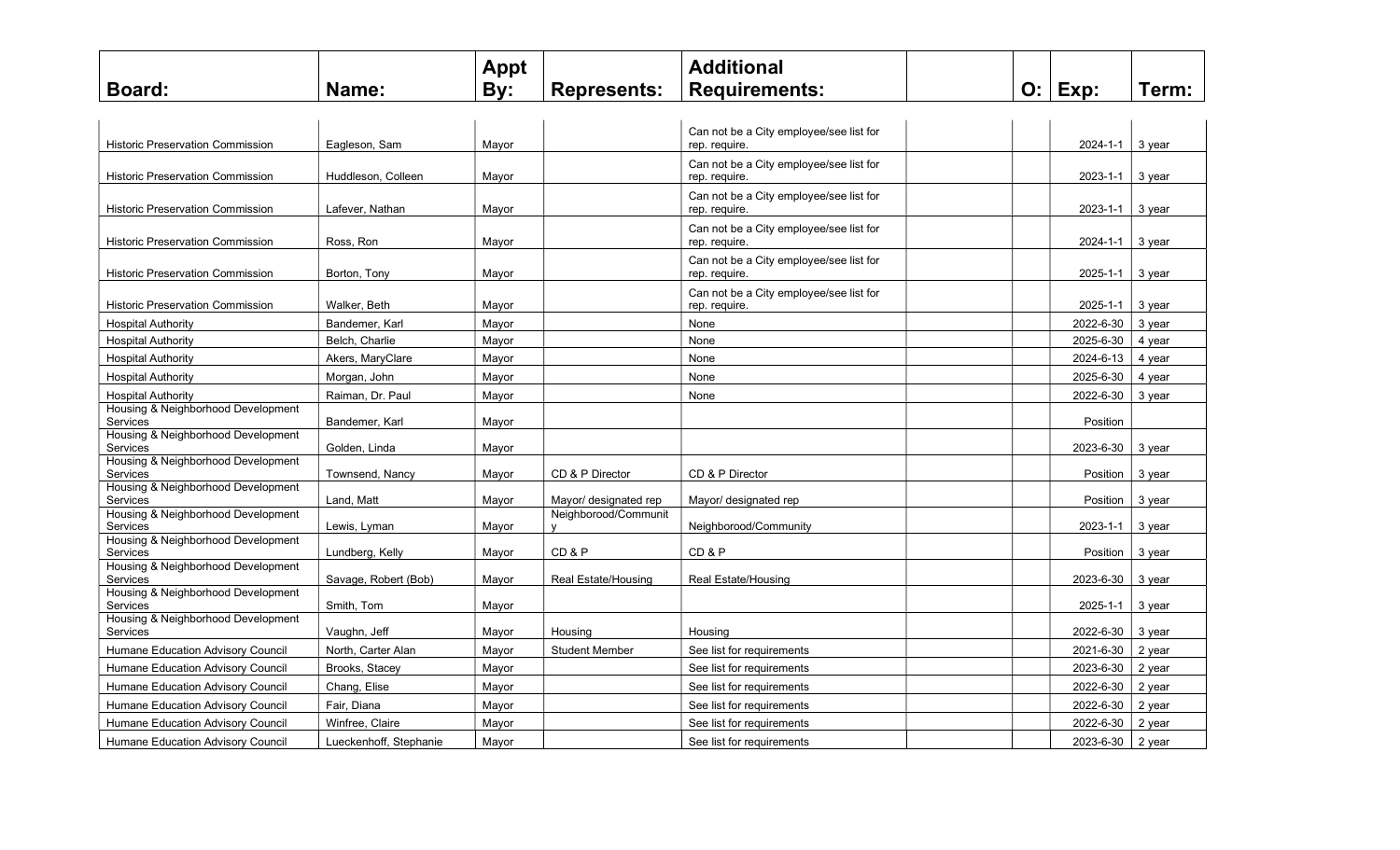|                                                     |                                   | <b>Appt</b> |                       | <b>Additional</b>                                        |   |                 |        |
|-----------------------------------------------------|-----------------------------------|-------------|-----------------------|----------------------------------------------------------|---|-----------------|--------|
| <b>Board:</b>                                       | Name:                             | By:         | <b>Represents:</b>    | <b>Requirements:</b>                                     |   | $O:$ Exp:       | Term:  |
|                                                     |                                   |             |                       |                                                          |   |                 |        |
| Humane Education Advisory Council                   | Marlow, Roanne                    | Mayor       |                       | See list for requirements                                |   | 2022-6-30       | 2 year |
| Humane Education Advisory Council                   | Pasquinelli, Holly                | Mayor       |                       | See list for requirements                                |   | 2023-6-30       | 2 year |
| Humane Education Advisory Council                   | Connor, Stacy                     | Mayor       |                       | See list for requirements                                |   | 2022-6-30       | 2 year |
| <b>Humane Education Advisory Council</b>            | Smith, Danielle                   | Mayor       | <b>Student Member</b> | See list for requirements                                |   | 2022-6-30       | 2 year |
| <b>Internal Audit Committee</b>                     | Helton, Carol                     | Mayor       |                       | None                                                     |   | 2022-6-30       | 1 year |
| <b>Internal Audit Committee</b>                     | McDaniel, Steve                   | Mayor       |                       |                                                          |   | 2022-6-30       | 1 year |
| Legacy Joint Funding Committee                      | Williams-Robbins, D. Faye         | Mayor       |                       |                                                          |   | 2023-1-1        | 1 year |
| Legacy Joint Funding Committee                      | Crandall, Stephanie               | Mayor       |                       | Employee                                                 |   | 2023-1-1        | 1 year |
| Legacy Joint Funding Committee                      | Helton, Carol                     | Mayor       |                       | Employee                                                 |   | 2023-1-1        | 1 year |
| Legacy Joint Funding Committee                      | Morr, Garry                       | Mayor       |                       | Employee                                                 |   | 2023-1-1        | 1 year |
| Leo/Cedarville Regional Sewer District              | Wirtz, Matthew A.                 | Mayor       |                       | None                                                     |   | 2024-1-1        |        |
| <b>Metropolitan Human Relations</b>                 |                                   |             |                       |                                                          |   |                 |        |
| Commission<br>Metropolitan Human Relations          | Arrington, Aisha                  | Mayor       |                       | City Residency/ Max 4 per party                          |   | 2024-12-31      | 3 year |
| Commission                                          | Ervin, Tabitha                    | Mayor       |                       | City Residency/ Max 4 per party                          |   | 2024-1-1        | 3 year |
| Metropolitan Human Relations<br>Commission          | Maples, Dorian                    | Mayor       |                       | City Residency/ Max 4 per party                          |   | 2024-1-1        | 3 year |
| <b>Metropolitan Human Relations</b>                 |                                   |             |                       |                                                          |   |                 |        |
| Commission<br>Northeastern IN Regional Coordinating | Wardlaw, Larry                    | Mayor       |                       | City Residency/ Max 4 per party                          | D | 2024-1-1        | 3 year |
| Council                                             | Townsend, Nancy                   | Mayor       |                       |                                                          |   |                 |        |
|                                                     | Beasley, Pastor Dr. Jesse         |             |                       |                                                          |   |                 |        |
| Mayor's Opportunity Advisory Council                | М.                                | Mayor       |                       | None                                                     |   | 2024-12-31      | 3 year |
| Mayor's Opportunity Advisory Council                | Frison, Dr. Audrey                | Mayor       |                       | None                                                     |   | 2022-12-31      | 3 year |
| Mayor's Opportunity Advisory Council                | Givan, Lisa                       | Mayor       |                       |                                                          |   | 2024-12-31      | 3 year |
| Mayor's Opportunity Advisory Council                | Titus, Todd                       | Mayor       |                       | None                                                     |   | 2022-12-31      | 3 year |
| Mayor's Opportunity Advisory Council                | Gillette, Steve                   | Mayor       |                       | Non-Voting-Director of Purchasing                        |   |                 |        |
| Mayor's Opportunity Advisory Council                | Headley, Iric                     | Mayor       |                       | Non-Voting-Director of Fort Wayne United                 |   |                 |        |
| Mayor's Opportunity Advisory Council                | King, Lewis A.                    | Mayor       |                       | None                                                     |   | 2024-12-31      | 3 year |
| Mayor's Opportunity Advisory Council                | O'Neal III, Edmond C.             | Mayor       |                       | None                                                     |   | 2022-12-31      | 3 year |
| Mayor's Opportunity Advisory Council                | Ovitt, Carolyn                    | Mayor       |                       | Non-Voting-Director of Human Resources                   |   |                 |        |
| Mayor's Opportunity Advisory Council                | Payne, Antonette                  | Mayor       |                       | None                                                     |   | 2023-12-31      | 3 year |
| Mayor's Opportunity Advisory Council                | Stiles, Brad                      | Mayor       |                       | None                                                     |   | 2023-12-31      | 3 year |
| Mayor's Opportunity Advisory Council                | Kahn, Zubair                      | Mayor       |                       | None                                                     |   | 2024-12-31      | 3 year |
| Mayor's Opportunity Advisory Council                | Morales, Jonathan                 | Mayor       |                       | None                                                     |   | 2023-12-31      | 3 year |
| <b>Plan Commission</b>                              | Neumeister, Christopher<br>(Ryan) | Mayor       |                       | City Resident/ Mayor's appt's have max of<br>3 per party | R | 2024-1-1 4 year |        |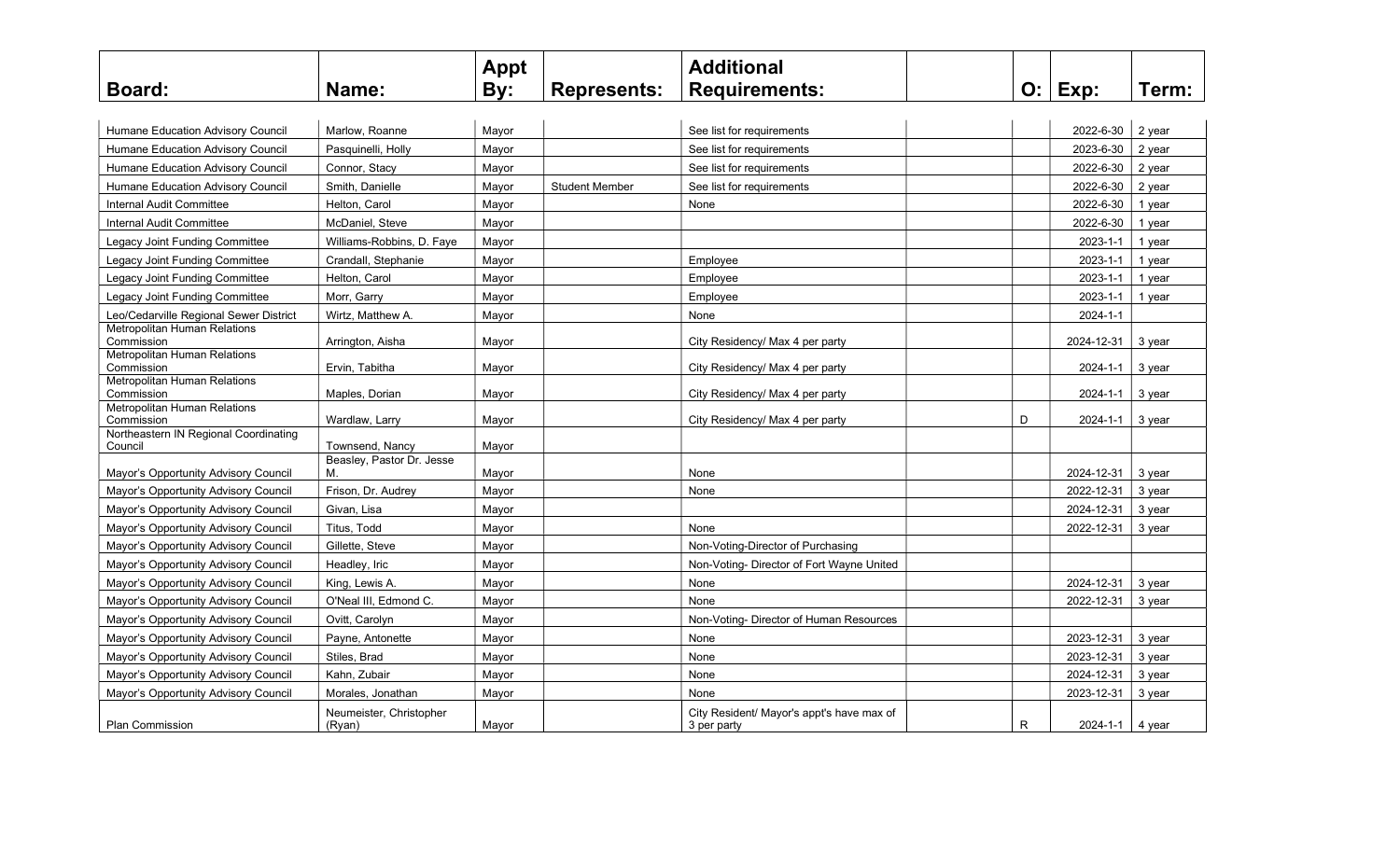|              |                   | Appt |                    | <b>ditional</b>      |                           |      |     |
|--------------|-------------------|------|--------------------|----------------------|---------------------------|------|-----|
| <b>Board</b> | Namo <sup>.</sup> | By:  | <b>Represents:</b> | <b>Requirements:</b> | -<br>$\ddot{\phantom{0}}$ | Exp: | ērm |

| <b>Plan Commission</b>                         | Haas-Zuber, Connie  | Mayor       | President      | City Resident/ Mayor's appt's have max of<br>3 per party | D            | 2023-1-1       | 4 year |
|------------------------------------------------|---------------------|-------------|----------------|----------------------------------------------------------|--------------|----------------|--------|
| <b>Plan Commission</b>                         | Sauerteig, Paul O.  | Mayor       |                | City Resident/ Mayor's appt's have max of<br>3 per party | D            | 2025-1-1       | 4 year |
| <b>Plan Commission</b>                         | Schmidt. Donald     | Mayor       | Vice-President | City Resident/ Mayor's appt's have max of<br>3 per party | R            | 2023-1-1       | 4 year |
| Plan Commission                                | Tobin-Smith, Rachel | Mayor       |                | City Resident/ Mayor's appt's have max of<br>3 per party | D            | 2026-1-1       | 4 year |
| <b>Plan Commission</b>                         | Zaharako, Patrick   | Position    |                | City Resident/ Mayor's appt's have max of<br>3 per party |              |                | 4 year |
| Police Merit Commission                        | Sullivan, Pat       | Mayor       | Republican     |                                                          | $\mathsf{R}$ | 2024-6-30      | 4 year |
| <b>Police Merit Commission</b>                 | Pearson, Alisa      | Mayor       | Democrat       | Max of 3 per party                                       | D            | 2025-1-1       | 4 year |
| PTC/CITILINK Board of Directors                | Coats, Nelson       | Mayor       |                | City Residency/ Max of 4 per party                       | D            | 2022-12-31     | 4 year |
| PTC/CITILINK Board of Directors                | Fortriede, Sherese  | Mayor       |                | City Residency/ Max of 4 per party                       |              | 2022-12-31     | 4 year |
| PTC/CITILINK Board of Directors                | Niccum. Brenda      | Mayor       |                | City Residency/ Max of 4 per party                       | R.           | 2026-1-1       | 4 year |
| <b>Public Art Commission</b>                   | Stewart, Nancy      | Mayor       |                |                                                          |              | 2022-6-30      | 4 vear |
| <b>Public Art Commission</b>                   | Strebig, Randy      | Mayor       |                |                                                          |              | 2022-6-30      | 4 year |
| <b>Redevelopment Authority</b>                 | Hoffman, John       | Mayor       |                | City Residency                                           |              | $2024 - 1 - 1$ | 3 year |
| <b>Redevelopment Authority</b>                 | Powell, John        | Mayor       |                |                                                          |              | $2024 - 1 - 1$ |        |
| <b>Redevelopment Authority</b>                 | Walters, Irene      | Mayor       |                | <b>City Residency</b>                                    |              | 2024-1-1       | 3 year |
| Redevelopment Commission                       | Corona, Steve       | Mayor       |                | City Residency                                           |              | 2023-1-1       | 1 year |
| Redevelopment Commission                       | Booker, Rohli       |             |                | Non voting member                                        |              | 2023-1-1       | 1 year |
| Redevelopment Commission                       | Guerin, Christopher | Mayor       |                | <b>City Residency</b>                                    |              | 2023-1-1       | 1 year |
| Redevelopment Commission                       | Leatherman, Greg    | Mayor       |                | <b>City Residency</b>                                    |              | 2023-1-1       | 1 year |
| Safe Housing & Building Oversight<br>Committee | DeVoe, Carolyn      | Mayor       |                |                                                          |              | 2023-6-30      | 3 year |
| Safe Housing & Building Oversight<br>Committee | Morgan, Day         | Mayor       |                |                                                          |              | 2023-6-30      | 3 year |
| Safe Housing & Building Oversight<br>Committee | King, Lewis         | Mayor       |                |                                                          |              | 2022-6-30      | 2 year |
| Safe Housing & Building Oversight<br>Committee | Murua, Jim          | Mayor       |                |                                                          |              | 2024-1-1       | 3 year |
| Safe Housing & Building Oversight<br>Committee | Ridley, Anthony     | Mayor       |                |                                                          |              | 2023-6-30      | 3 year |
| Safe Housing & Building Oversight<br>Committee | Vaughan, Jeff       | Mayor       |                |                                                          |              | 2024-1-1       | 3 year |
| Solid Waste Advisory Board                     | Kunkle, Barry       | Mayor       |                |                                                          |              | 2023-1-1       | 1 year |
| Solid Waste Advisory Board                     | Nation, Arlene      | <b>SWAP</b> |                |                                                          |              | 2023-1-1       | 2 year |
| Solid Waste Advisory Board                     | Hartman, Bill       | <b>NWAP</b> |                |                                                          |              | 2023-1-1       | 2 year |